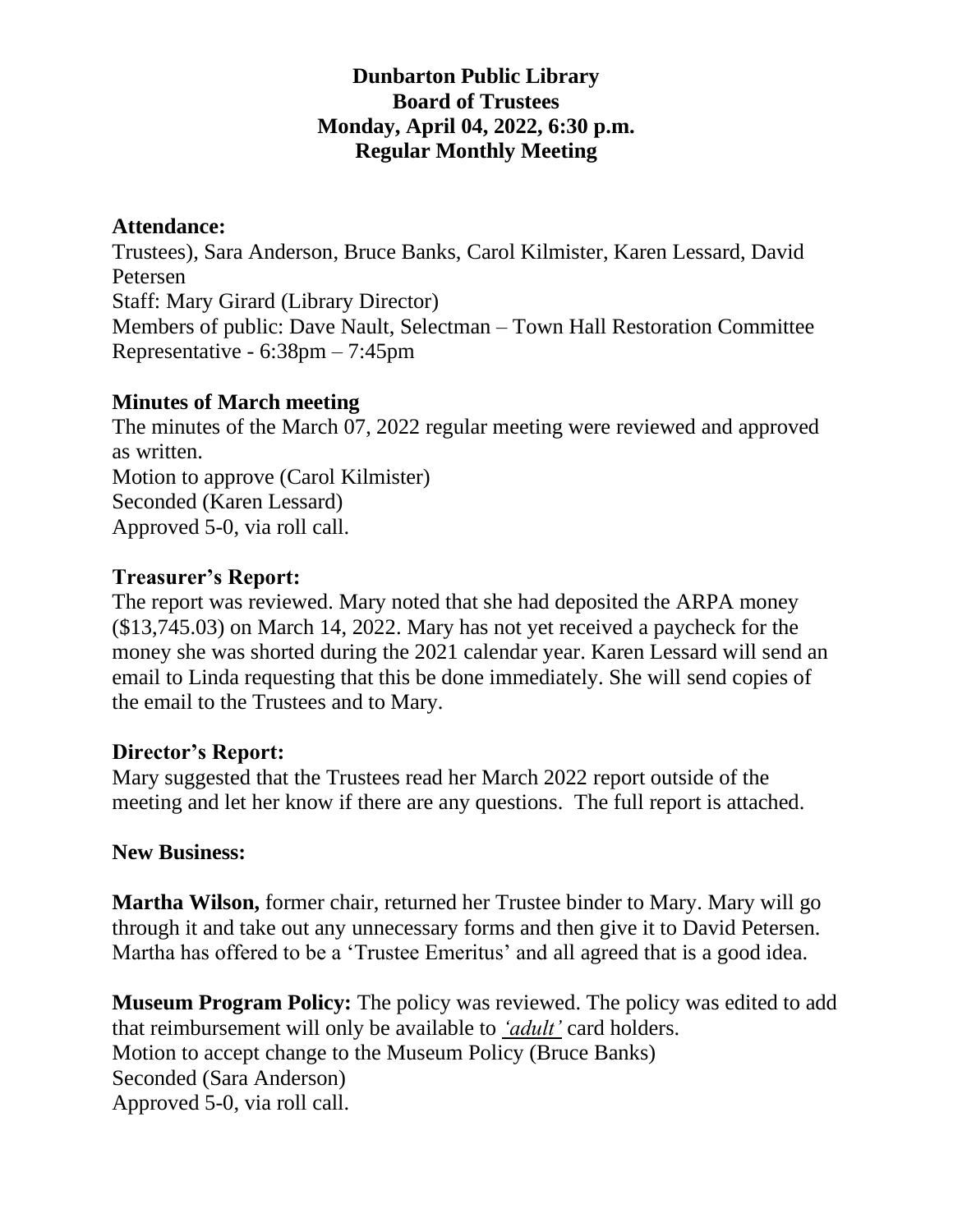### **Trustee Rolls:**

Bruce Banks will be the new Trustee Chair, taking over for Martha Wilson who retired.

It was agreed that the Trustee Roles will be reviewed and assigned as necessary at the May 2022 meeting.

In the meantime, Mary will work with Bruce to have Martha Wilson deleted as a signer on the checks and to add Bruce Banks as a signer.

### **Old Business:**

### **Town Hall Restoration update:**

Selectman Dave Nault joined the meeting at 6:38PM and spoke until 7:45PM about the construction project. He is the point selectman between the project and the library.

Though Dave Nault had previously advised Mary and the Trustees that access to the library during construction would be through a temporarily constructed plywood 'tunnel' it turns out that will not be possible. A temporary access to the Route 13 front door was nixed by the Selectmen due to cost. The main issue is that the library is required to be Handicapped accessible and the restoration project budget does not have the money allocated to provide for this during the duration of the construction. It was understood since long before the Town Meeting voting that the library would remain open during construction. In lieu of this new development, Mary felt that the library should go back to curbside pickups and drop-offs with no access to inside the library and the Trustees concurred. Bruce voiced the concern of dirt, dust and debris getting into the library and potentially damaging books, etc. Dave Nault said that a 'plastic wall' would be set up to prevent this from happening.

Mary and Bruce will attend the bi-weekly construction meetings. Bruce confirmed with Dave that the library will not have to deal with programming heat for the upstairs space. Mary told Dave that new locks/keys will be required on the two interior doors between the Route 13 entrance lobby and the library. The construction project is predicted to take approximately 20 weeks to complete. Mary and the Trustees strongly voiced the need for constant communication between the project and the library.

#### **Pandemic Service Plan Review:**

The library will maintain Phase Four of the Pandemic service plan for the Dunbarton Public Library.

**Next meeting:** Next regular meeting will be Monday, May 2, 2022, at 6:30 PM.